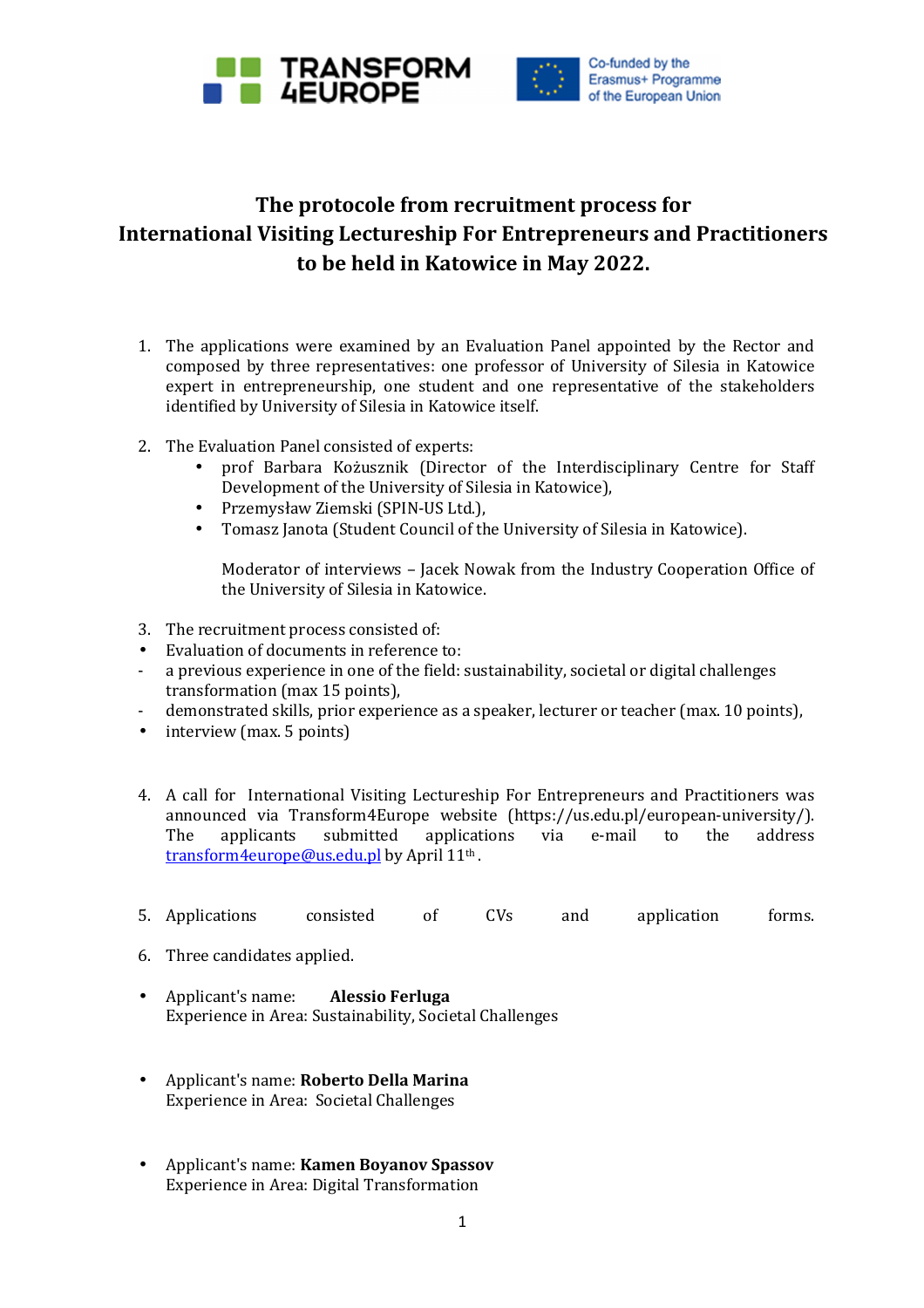



- 7. At the second stage of the enrolment process, candidates were invited for interviews with experts.
	- Applicant's name: **Alessio Ferluga** Time of interview: April 21st, 8:45-9:05
	- Applicant's name: **Roberto Della Marina** Time of interview: April 21st , 9:05-9:25
	- Applicant's name: **Kamen Boyanov Spassov** Time of interview: April 21st , 11:20-11:40
- 8. Interviews were conducted in English via Teams platform.
- 9. During an interview motivation to conduct the lectures as well as individual experience in one of the areas of transformation: societal, environmental or digital, were examined.

Additionally, all applicants had to cover the requested criteria:

- Citizenship from another region of the TRANSFORM4EUROPE alliance than the University Silesia in Katowice;
- Excellent communication and networking skills;
- Fluent English speaking.

10. Points / Results of the recruitment process:

## **Alessio Ferluga**

| <b>Qualification criteria</b>                                                                 | <b>Number of points</b> |
|-----------------------------------------------------------------------------------------------|-------------------------|
| Demonstrated experience in the chosen field /<br>max 15 points                                | 8,33                    |
| Demonstrated skills, previous experience as a<br>speaker, lecturer or teacher / max 10 points | 7,33                    |
| Interview / max 5 points                                                                      | 3,00                    |
| <b>TOTAL:</b>                                                                                 | 19 (18,67)              |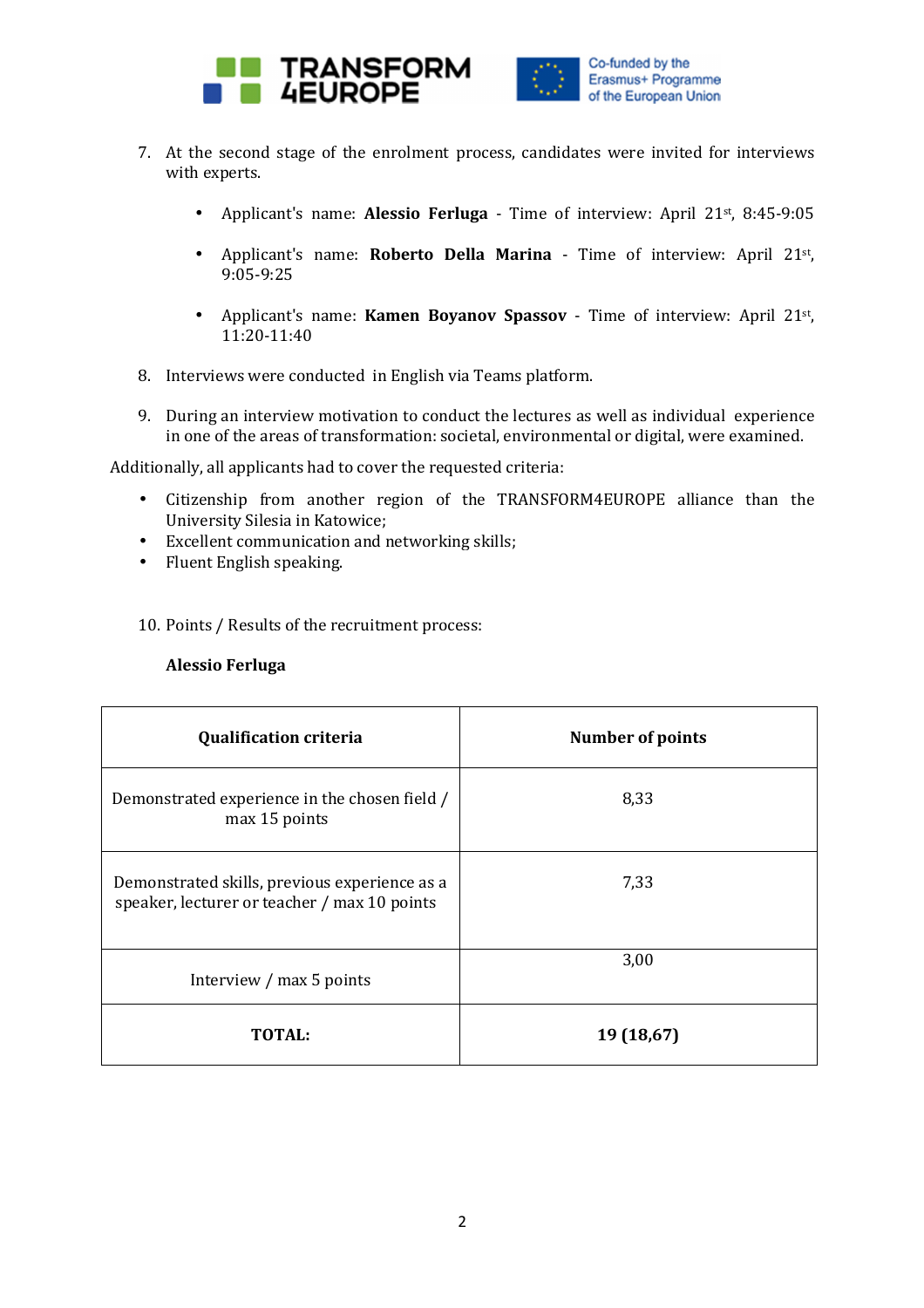



## **Roberto Della Marina**

| <b>Qualification criteria</b>                                                                 | <b>Number of points</b> |
|-----------------------------------------------------------------------------------------------|-------------------------|
| Demonstrated experience in the chosen field /<br>max 15 points                                | 12,33                   |
| Demonstrated skills, previous experience as a<br>speaker, lecturer or teacher / max 10 points | 7,33                    |
| Interview / max 5 points                                                                      | 5,00                    |
| TOTAL:                                                                                        | 25 (24,67)              |

## **Kamen Boyanov Spassov**

| <b>Qualification criteria</b>                                                                 | <b>Number of points</b> |
|-----------------------------------------------------------------------------------------------|-------------------------|
| Demonstrated experience in the chosen field /<br>max 15 points                                | 12,33                   |
| Demonstrated skills, previous experience as a<br>speaker, lecturer or teacher / max 10 points | 7,00                    |
| Interview / max 5 points                                                                      | 1,67                    |
| <b>TOTAL:</b>                                                                                 | 21                      |

NOTE. The number of points is the arithmetic mean of separate grades of all members of the Evaluation Committee.

The detailed evaluation form is an attachment to this document.